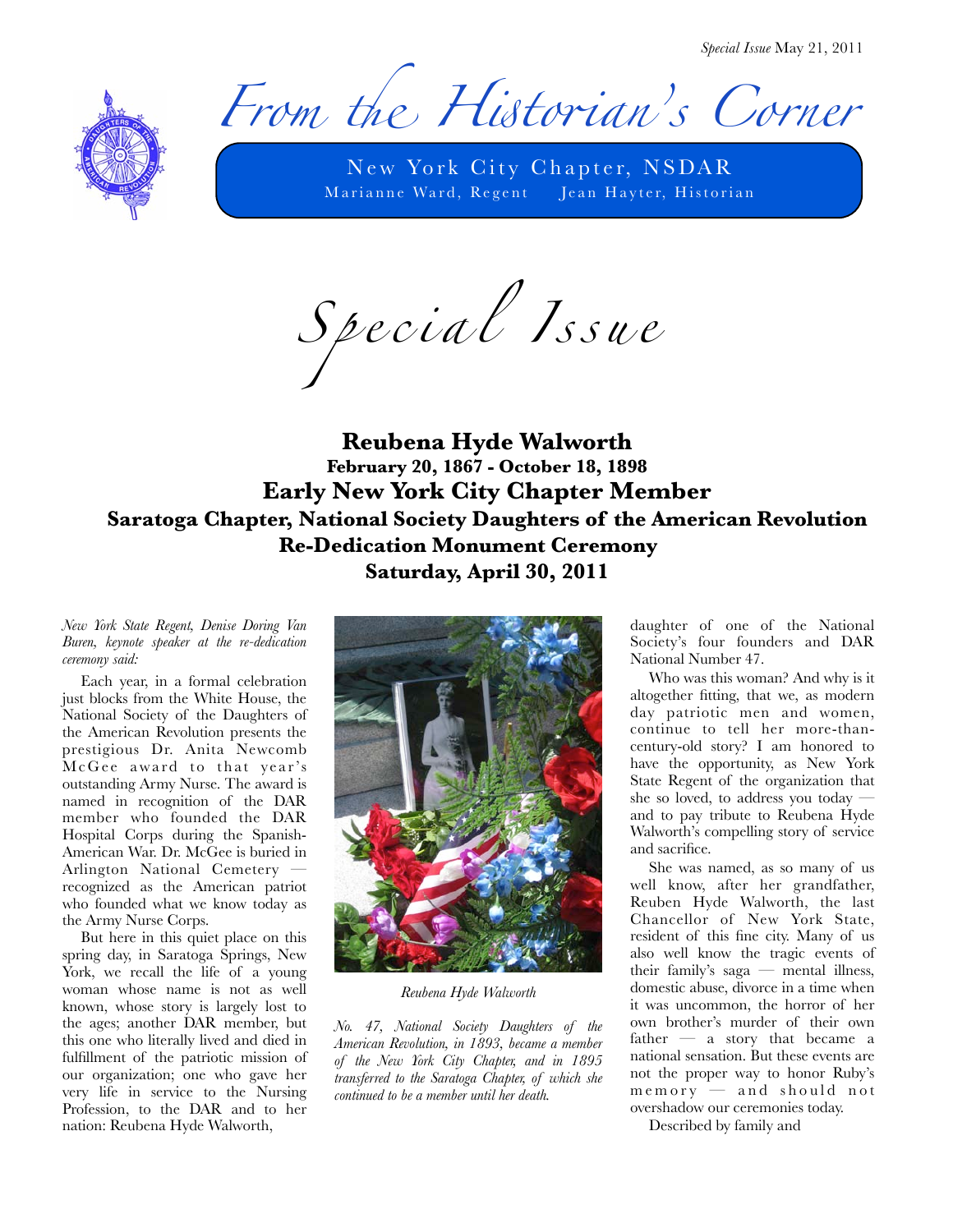contemporaries as sweet, reserved and artistic, surely it was the difficulties of her life that must have shaped in Reubena Hyde Walworth a delicate sensibility; a gentleness in response to near-continuous family conflict; a devotion to her nation that molded a selfless woman who gave her last ounce of strength to others so that they might live and know its true blessings.

Please allow me to begin this story not in her tumultuous family life but, instead, in a small village on the eastern most point of Long Island, at Montauk. It was there in 1898, that the United States government constructed Camp Wyckoff, named for Colonel Charles Wyckoff, who had been killed in action in Santiago in August. The camp was one of many detention sites across the country, designed to serve as temporary containment areas for soldiers returning from the Spanish-American war in Cuba and Puerto Rico; each camp contained at least one hospital unit. The medical community had less than two months to create these hospitals following the short war, and thousands of men needed to be first returned to full health before returning themselves to the populated cities the likes of New York, San Francisco and Chicago, where surely what were believed to be contagious diseases would have created thousands more deaths. It was estimated that 80 percent of the soldiers who served during the Spanish American war were to some degree ill at its conclusion. Typhoid fever, which resulted from poor sanitary conditions in the Caribbean war zone, was one of the most prominent causes of death, as it was Reubena's. But deadly yellow fever also returned to our shores with these men.

In the 19th century, yellow fever was one of the most dangerous of [infectious diseases.](http://en.wikipedia.org/wiki/Infectious_disease) It brings [fever,](http://en.wikipedia.org/wiki/Fever) [nausea,](http://en.wikipedia.org/wiki/Nausea) and pain; it generally subsides after several days. In some patients, however, a toxic phase follows, in which liver damage with [jaundice](http://en.wikipedia.org/wiki/Jaundice) occurs, giving the name of the disease, and leading to death.

Medical officials of 1898, however, did not realize that these deadly illnesses were spread through



*New York State Regent Denise Doring Van Buren*

mosquitoes or sanitary conditions, and instead believed they were airborne. They believed that the northerly breezes on Long Island would carry the illnesses out to sea, and so Camp Wyckoff was constructed in a remote location on the end of Long Island, accessible by both deep water transport ships and transport trains.

With little advance warning, 29,000 Spanish American war veterans set sale from Cuba to Montauk. The first ships arrived on what is still called today "Rough Rider" landing, on August 14, 1898. A brass band played and the crowd roared as Teddy Roosevelt himself was the first one down the gang plank. The Hero of San Juan Hill told reporters, "I am in a disgracefully healthy condition. I've had a bully time and a bully fight."

But the music and the bravado did not last long. The men who arrived at Camp Wyckoff were in dire need of rest, food, clothing, sanitary facilities, and most of all, medical care. Tragically, the hastily created tent city was not prepared for them. "Starving Men at Montauk," cried the New York Journal. "Story of Horrors Hourly Grows Worse," "It is Murder that is Being Done at Montauk," the headlines read.

Help arrived from private citizens, most notably the Women's National War Relief Association. Incorporated at Albany in August 1898, its president was Mrs. General U.S. Grant and its

first director was Ellen Hardin Walworth, Ruby's mother. These women took charge of providing clean sheets, bottled water and milk; fresh fruit, clean clothes, new boots.

When the camp hospital's population was it its highest with nearly 10,000 men to be cared for, the medical staff included 40 physicians, 133 hospital corpsmen, and 329 female nurses. Only one of those medical personnel died as result of working at Camp Wyckoff 's hospital: Reubena Hyde Walworth, one of just 12 nurses who gave their lives during the entire Spanish American War.

 Some contemporary press accounts of her day report that she was the first nurse to arrive at Camp Wyckoff, and the last to depart.

An 1896 graduate of Vassar College, Ruby had been employed as a teacher when war broke out with Spain. She knew well that every generation of her esteemed family had served this nation in its hour of need. She had no brothers who could fight, and so she volunteered to serve, training as a nurse here in Saratoga Hospital. She served first at Fortress Monroe, Virginia, in a large tent hospital. But the need was far greater at Camp Wyckoff.

Newspaper accounts of her death report that Reubena, during her short stay at the hospital, cared for patients with measles, yellow fever, malaria, diphtheria and typhoid, in what we can only imagine would be, by today's standards, extremely primitive field hospital conditions. Her quarters there were a tent, on a hill below the camp's graveyard. It is tragically easy to understand, through our eyes today, how she was exposed to diseases that were spread and exacerbated by poor sanitary conditions.

Camp Wyckoff was closed by the late fall, but surely Reubena had begun to feel the effects of the disease during the days she spent helping to close the camp's hospital. She was taken to her mother's New York City apartment and later to the Presbyterian Hospital in New York City, where she died October 18, 1898. She was just 31 years old.

Her remains were removed here to Saratoga, where she was afforded a full military funeral, and was said to be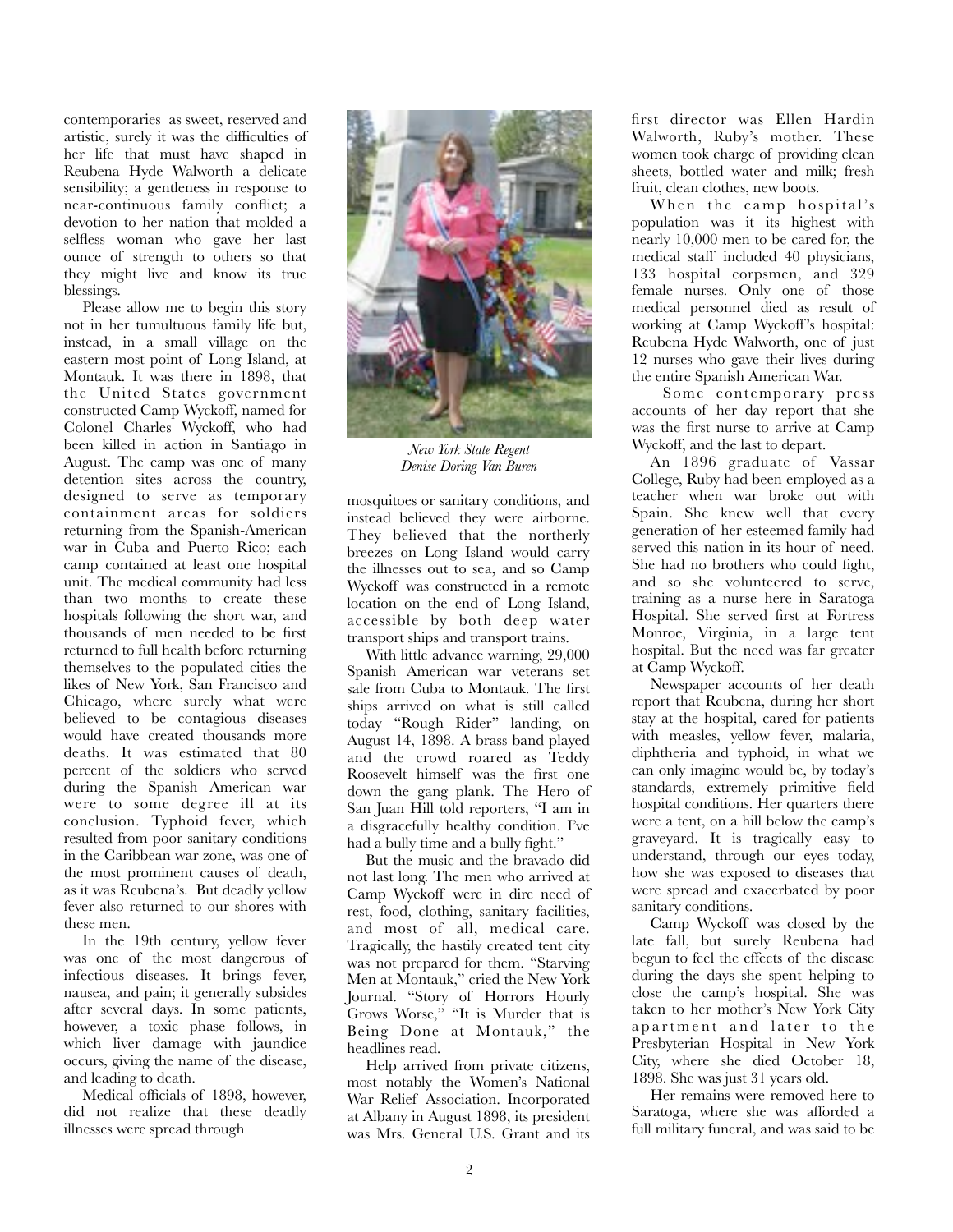laid to rest draped in the flag of our nation. It is tragic for me, as a mother, to think of Ellen Hardin Walworth's sorrow — by this time, she had buried three of her children and was estranged from two of the others. Ruby had been her right hand, her near constant companion, in so much of her service work; how heavy must have been that mother's heart. Though two days shy of just 66 when Ruby died, Ellen dressed in mourning for the rest of her life. On the pages of her Journal, months later she described her life "….as a horrible waking dream….I cannot get back to the other life that I left on October 18,1898."

The President of Vassar College wrote the following Ruby's death: "I have spoken of Reubena's heroic death — a service to her country as marked as any made on the field at Santiago. It was a life well lived and

nobly given up. We shall not forget her here, and we shall add to all our happy recollections of her years with us, the memory of the sacrifice she made to the service of her country."

The well known poet of the era, Charles Hanson Towne, the day after Reubena's death, was so moved that he wrote the following v e r s e , w h i c h appeared in the New York Times on October 20, 1898:

"No storm of praise will be bestowed upon her.

Sweet nurse — yea angel — gentle minister.

And yet she served her flag — not as a man,

But, better still, as only woman can."

A sentiment that we see inscribed on this beautiful marker.

Immediately upon her death, a member of the Mary Washington Colonial Chapter of the DAR, (a

chapter still today based in New York City), Lillian Montgomery, proposed to erect a monument as a fitting tribute to Reubena's patriotic self sacrifice. Members of the Saratoga Chapter, of which Ruby was a member, immediately agreed to help. Joined by members of the New York City Chapter, which Ruby had first joined, and the Yonkers Chapter, these women issued a call to DAR members across the nation via what became an official National DAR organization called "The Committee of the R e u b e n a H y d e W a l w o r t h Monument." Their desire was to dedicate this monument on the first anniversary of Reubena's death.

It was constructed and designed by the New England Monument Company, which had recently built monuments to Presidents Arthur and Grant, as well as General Sherman. The unveiling took place at 2:30 p.m.,

of American beauty roses at the base of the monument before drawing a cord that unloosened a large Flag that had completely veiled the monument. The flag was drawn back by Captain James Andrews and by two small boys who were the youngest contributors to the fund.

Upon the front of the monument, as we see restored so beautifully this day thanks to the efforts of today's members of the Saratoga Chapter, echo so appropriately the simple words of the poet, "She served her country, not as a man, but better still, as only woman can."

The monument was given by the National Society to the Saratoga Chapter for its care; then-Chapter-Regent Miss E.M. Brown took charge of the parchment deed of transfer during the ceremony.

The National Society's President General, Mrs. Daniel Manning, was

> unable to attend the ceremony, but in her message read aloud, she shared:

> "The committee in charge wisely reared no broken pillar, signifying an incomplete life, but this symmetrical shaft, a fitting symbol of the life and services of one whom we meet to honor today Reubena Hyde Walworth. Its foundations suggest her heroic ancestry o f e a r l i e r generations; the delicately furnished shaft her perfected character; the apex, pointing upward, the future

and according to the DAR Magazine of November 1899, with some 4,000 people in attendance. A large delegation of Civil War veterans formed in double ranks from the entrance of the cemetery all the way to the monument. A full military band played. A large platform, draped with flags, held some 200 dignitaries. Miss Montgomery, who had begun the idea for the monument, placed a bouquet of our Nation and Him whose high purposes it was designed to fulfill.

"No one would have supposed that *this one* of all our nearly 30,000 members of the Daughters of the American Revolution would have been the one to volunteer for this notably high endeavor. We knew her as rare in intellectual gifts and devoted all the exceptional claims of every day life.